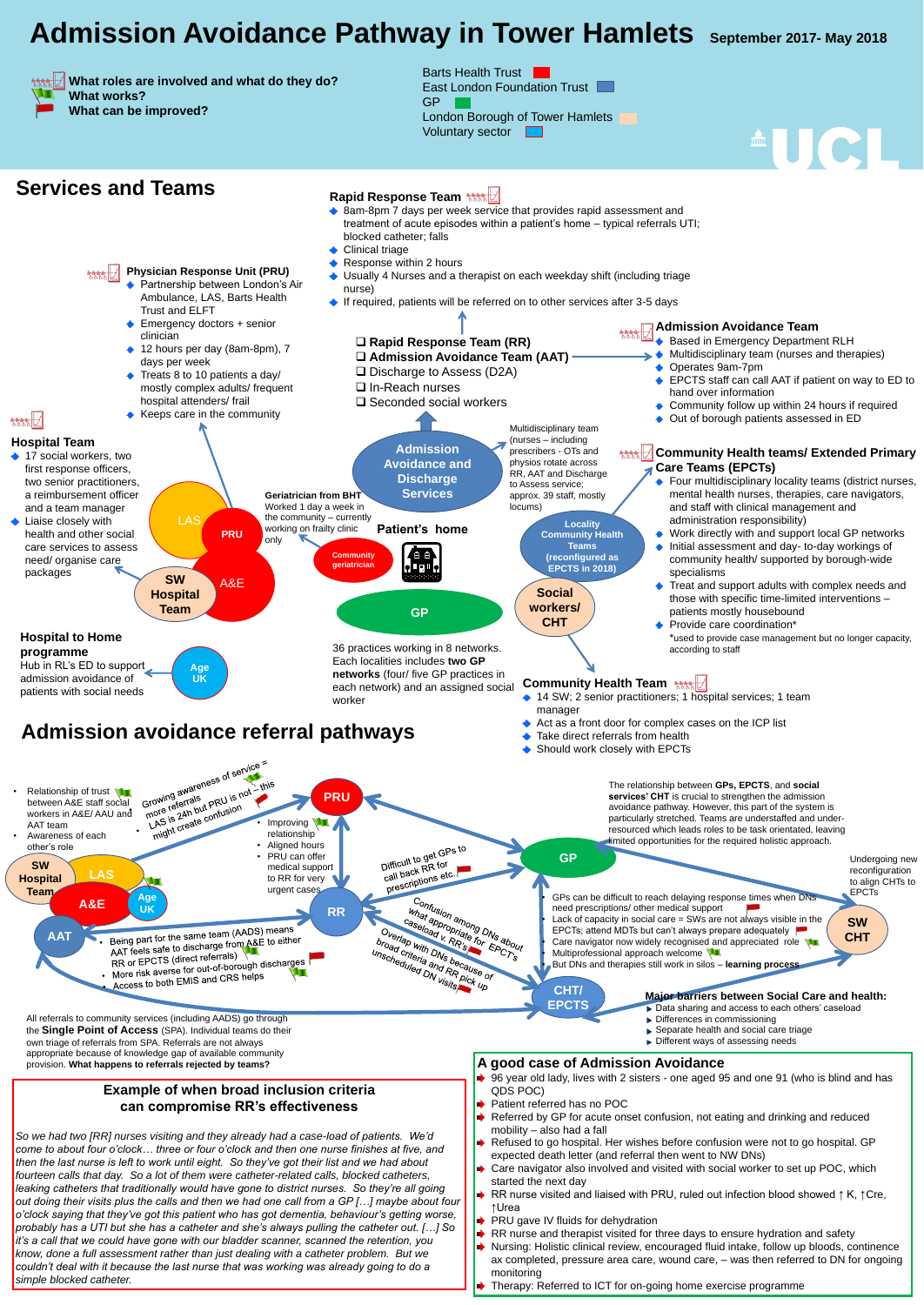# **Discharge pathways in Tower Hamlets** September 2017- May 2018

 **What roles are involved and what do they do?** 

 **What works? What can be improved?** Barts Health Trust East London Foundation Trust GP London Borough of Tower Hamlets Voluntary sector

## **Services and Teams Discharge to Assess (D2A)**<br> **Discharge to Assess (D2A)**<br> **Discharge to Assess (D2A)**

- OT, nurses, social workers, physios, Reablement social workers
- Facilitate discharges of patients with rehab potential as soon as medically optimised
- **Screeners** (one nurse and two therapies/ team now expanding to include more therapies) take and triage direct referrals from wards and in-reach nurses.
- **Dedicated social workers arrange same day care package** (no need for section 2 and 5)
- For nursing can be expected to become stable in 1-2 days
- **Reablement** provides majority of care packages.
- Patients on caseload for up to 6 weeks
- Work closely with EPCTs and neuro team
- Funded until March 2019  $\bullet$

#### **Discharge to Assess (D2A)**

## **Discharge referral pathways**



- 
- **Ambition** to use trusted assessors and remove clinical gatekeeping to services

#### **Complex Discharge Team (CDT)**

- ◆ 2 social workers, discharge coordinators attached to specific wards (i.e. "needy" wards such as 11<sup>th</sup> and 14th), one OT (recently left)
- Facilitates complex discharge (**delayed transfers of care**) from all wards
- ◆ Focus on out of borough discharges which tend to raise more challenges
- ◆ Weekly Get Me Home meetings to discuss Dtocs

All referrals to community services go through the **Single Point of Access** (SPA). Individual teams do their own triage of referrals from SPA. Direct referrals from wards to In-reach nurses and screeners for D2A. Plans for integrated SPA and triage process for health and social care.



from hospital

with reablement

package

#### *AADS integrated working with Reablement*

Allocated to Key AADS worker (PT/OT/nurse) on morning after discharge SW to inform reablement officer via email First visit – **Therapist** agrees goals and leaves doc for RO **Discussio** n of patients at Tuesday meeting The Reablement team appears to struggle to work effectively with AADS – no direct and ongoing communication information can be shared and some with ADDS therapies affects ROs' work. Weekly meetings including AADS and Reablement help improve relationships. Because of the high number of patients discussed, limited felt the format of these meetings should change to make better use of the available time. Issue of trust between the two teams on how data is recorded. Reablement staff not always clear about value added of D2A pathway v. traditional reablement pathway: *Hospital SW Reablement OTs and ROs*

Perception from reablement team that AADS therapies are not always able to visit patients on the day after discharge. This was not confirmed by AADS and this perception might be due to poor dialogue between the two teams.

**Patient** 

**discharged** 



#### **Community services roles in the hospital**

**In-reach nurses** highly valued by ward staff, as vital bridge between hospital and community

A lack of capacity means in-reach nurses can only cover a limited number of wards and their role is not widely understood. In-reach nurses struggle with working conditions – really small office outside hospital. This affects their sense of worth – ☑ they carry their own bag and coats as they work on the wards and often have to explain who they are/ what they do. This also applies to **screeners**.

> *There can be very unrealistic referrals* [from the hospital]*. So three times a day dressing changes. Things like that, that could be facilitated on a ward, but not facilitated here.* (CHT/EPCT DN).

**What does a Screener do?** Screeners are based at RLH where they meet patients on ward following referral and let the referrer know if accepted. Screeners check EMIS records to establish if patient is active on EPCTs' caseload. If so, referrer advised to refer back to them.

**THE REAL**